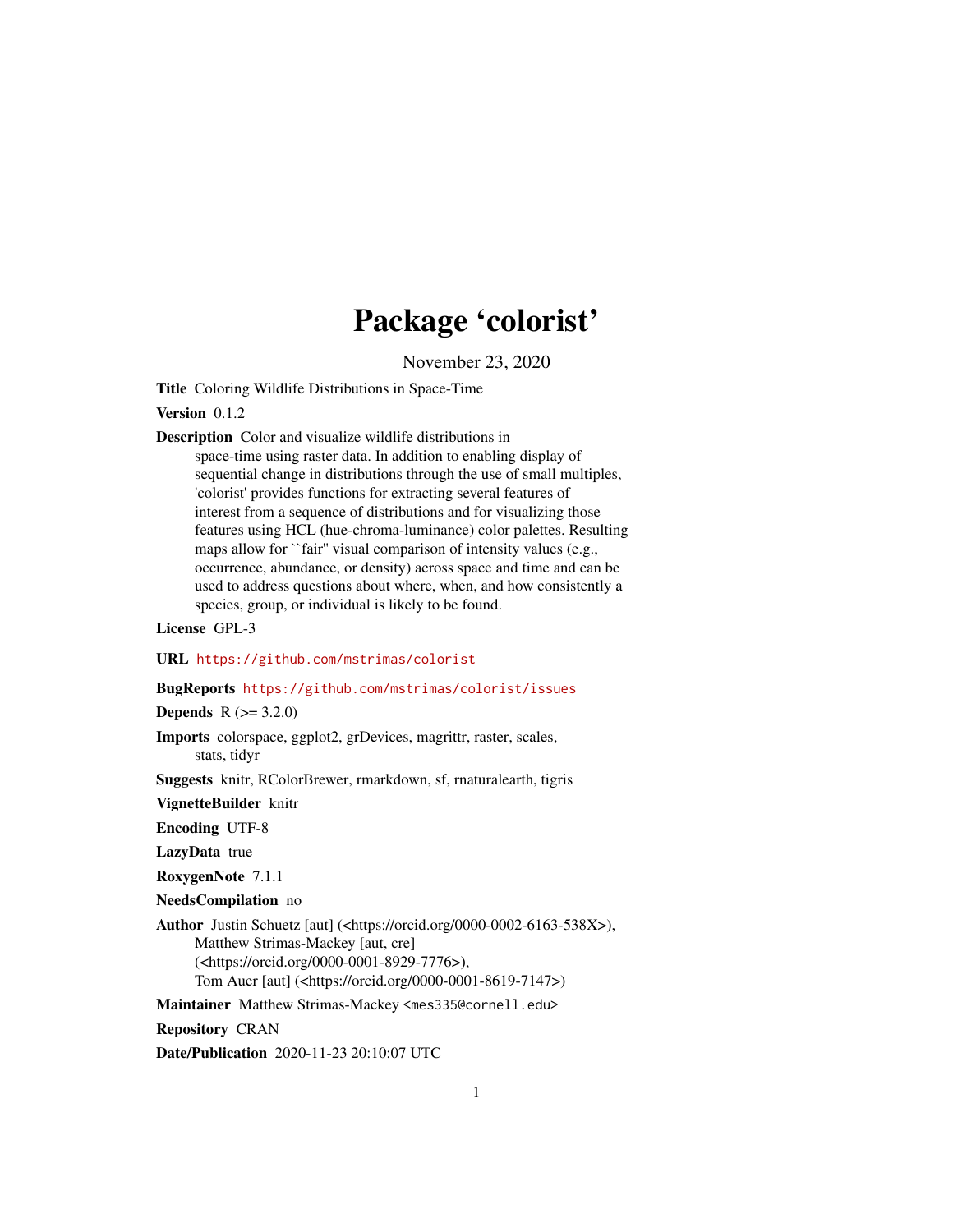## <span id="page-1-0"></span>R topics documented:

| $legend_set \ldots \ldots \ldots \ldots \ldots \ldots \ldots \ldots \ldots \ldots \ldots \ldots \ldots$                  |  |
|--------------------------------------------------------------------------------------------------------------------------|--|
| legend timecycle $\dots \dots \dots \dots \dots \dots \dots \dots \dots \dots \dots \dots \dots \dots \dots \dots \dots$ |  |
|                                                                                                                          |  |
|                                                                                                                          |  |
|                                                                                                                          |  |
|                                                                                                                          |  |
|                                                                                                                          |  |
|                                                                                                                          |  |
|                                                                                                                          |  |
|                                                                                                                          |  |
|                                                                                                                          |  |

## $\bf 1$ ndex  $\bf 20$  $\bf 20$

elephant\_ud *African Elephant utilization distributions*

## Description

A [RasterStack](#page-0-0) of [utilization distributions](https://en.wikipedia.org/wiki/Utilization_distribution) for two individual African Elephants in Etosha National Park in 2011. Cell values represent the probability density that an elephant was found at a given location within the year and the two layers contain data for the two individual elephants. Utilization distributions were generated using the adehabitatHR package from GPS tracking data. W. Kilian, W.M. Getz, R. Zidon, and M. Tsalyuk graciously provided permission to use their data for visualization purposes.

## Usage

elephant\_ud

## Format

An object of class RasterStack of dimension 208 x 193 x 2.

## Source

<https://www.datarepository.movebank.org/handle/10255/move.812>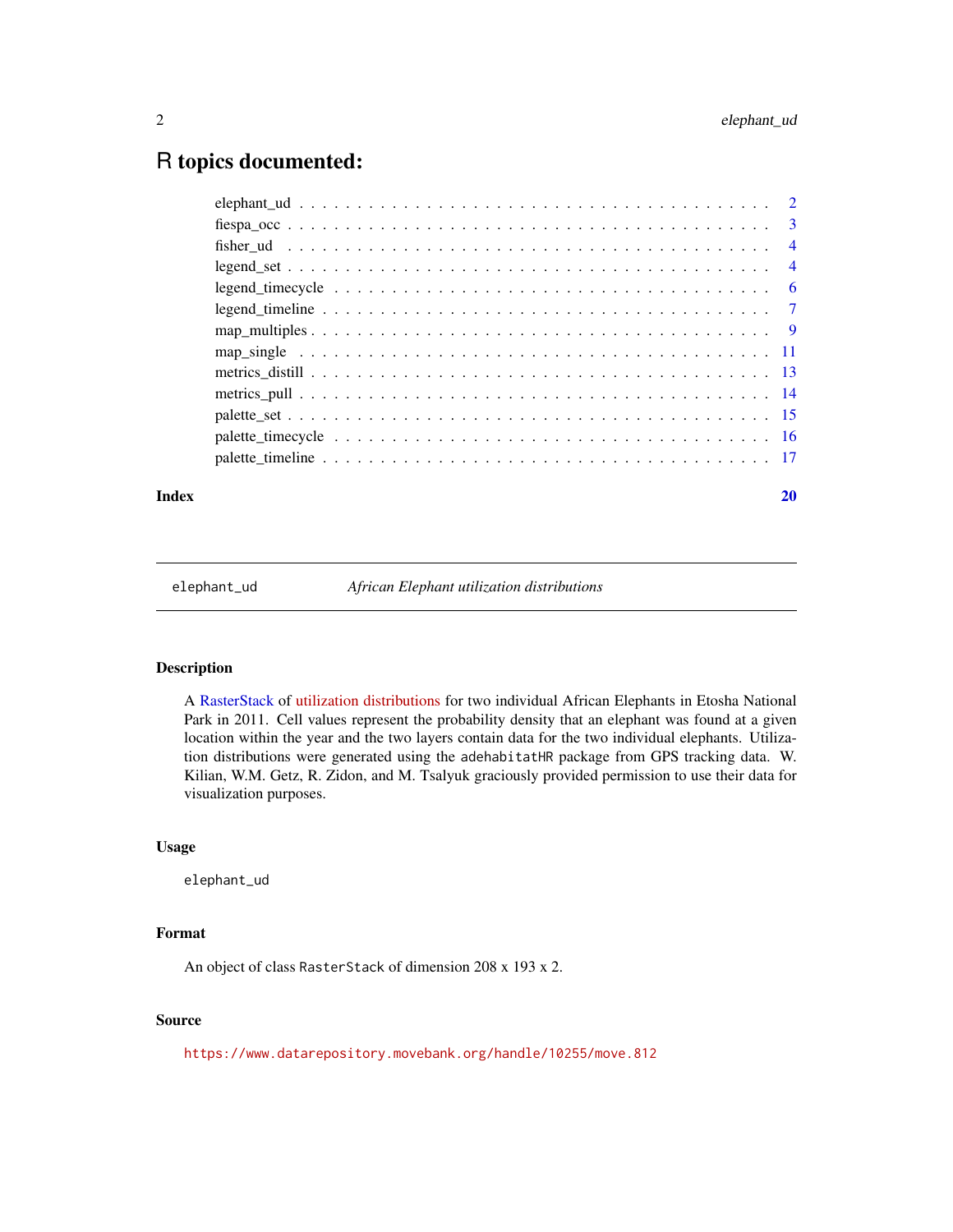## <span id="page-2-0"></span>fiespa\_occ 3

#### References

Tsalyuk, M., W. Kilian, B. Reineking, W. Marcus. 2018. Temporal variation in resource selection of African elephants follows long term variability in resource availability. Ecological Monographs. <https://doi.org/10.1002/ecm.1348>

Kilian, W., W.M. Getz, R. Zidon, M. Tsalyuk. 2018. Data from: Temporal variation in resource selection of African elephants follows long term variability in resource availability. Movebank Data Repository. <https://doi.org/10.5441/001/1.3nj3qj45>

fiespa\_occ *eBird Status & Trends Field Sparrow occurrence probability*

## **Description**

A [RasterStack](#page-0-0) of the expected probability of occurrence of Field Sparrow from the [eBird Status &](https://ebird.org/science/status-and-trends) [Trends](https://ebird.org/science/status-and-trends) project. Each of the 12 layers in the stack represent the estimated occurrence for a given month of the year over a regular grid of points covering the full range of the species. To reduce file size, these data have been aggregated from the native 2.96 km spatial resolution and weekly temporal resolution to monthly, 14.8 km resolution.

#### Usage

fiespa\_occ

## Format

An object of class RasterStack of dimension 193 x 225 x 12.

## Details

For further details on these data, and to access the data for more species, consult the [documentation](https://cornelllabofornithology.github.io/ebirdst/) for the [ebirdst](https://cornelllabofornithology.github.io/ebirdst/) package.

## Source

<https://ebird.org/science/status-and-trends>

#### References

Fink, D., T. Auer, A. Johnston, M. Strimas-Mackey, O. Robinson, S. Ligocki, B. Petersen, C. Wood, I. Davies, B. Sullivan, M. Iliff, S. Kelling. 2020. eBird Status and Trends, Data Version: 2018; Released: 2020. Cornell Lab of Ornithology, Ithaca, New York. [https://doi.org/10.](https://doi.org/10.2173/ebirdst.2018) [2173/ebirdst.2018](https://doi.org/10.2173/ebirdst.2018)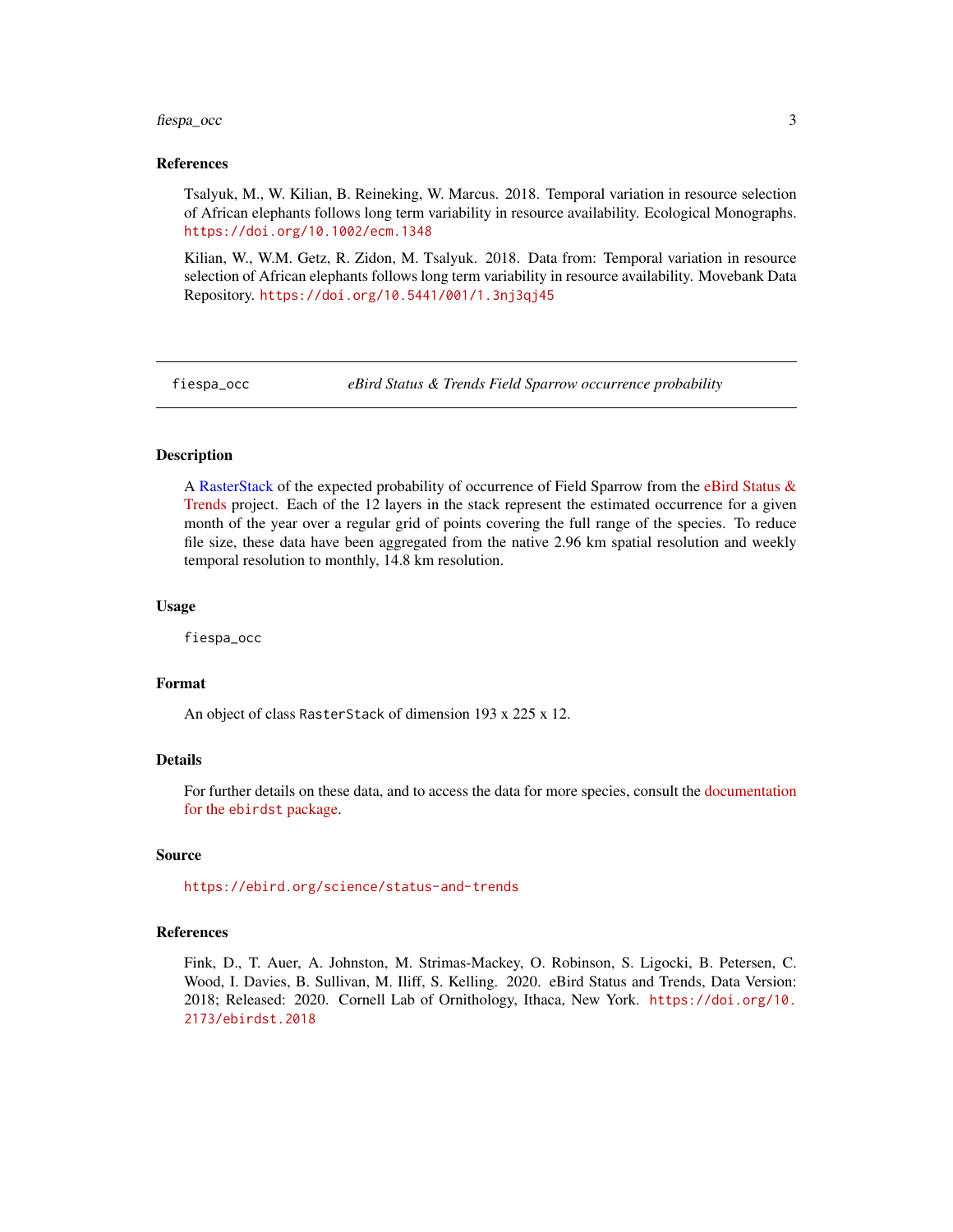<span id="page-3-0"></span>

#### Description

A [RasterStack](#page-0-0) of [utilization distributions](https://en.wikipedia.org/wiki/Utilization_distribution) for a single Fisher in New York state over the course of nine nights in April 2011. Cell values represent the probability density that the individual was found at a given location between sunset and sunrise and the nine layers represent nine nights of data. Utilization distributions were generated using the adehabitatHR package from GPS tracking data.

#### Usage

fisher\_ud

## Format

An object of class RasterStack of dimension 176 x 177 x 9.

#### Source

<https://www.datarepository.movebank.org/handle/10255/move.330>

#### References

LaPoint, S., P. Gallery, M. Wikelski, R. Kays. 2013. Animal behavior, cost-based corridor models, and real corridors. Landscape Ecology 28(8): 1615–1630. [https://doi.org/10.1007/](https://doi.org/10.1007/s10980-013-9910-0) [s10980-013-9910-0](https://doi.org/10.1007/s10980-013-9910-0)

LaPoint, S., P. Gallery, M. Wikelski, R. Kays. 2013. Data from: Animal behavior, cost-based corridor models, and real corridors. Movebank Data Repository. [https://doi.org/10.5441/](https://doi.org/10.5441/001/1.2tp2j43g) [001/1.2tp2j43g](https://doi.org/10.5441/001/1.2tp2j43g)

<span id="page-3-1"></span>legend\_set *Make an HCL legend for an unordered set of distributions*

#### Description

This function creates a legend to accompany a map describing an unordered set of distributions.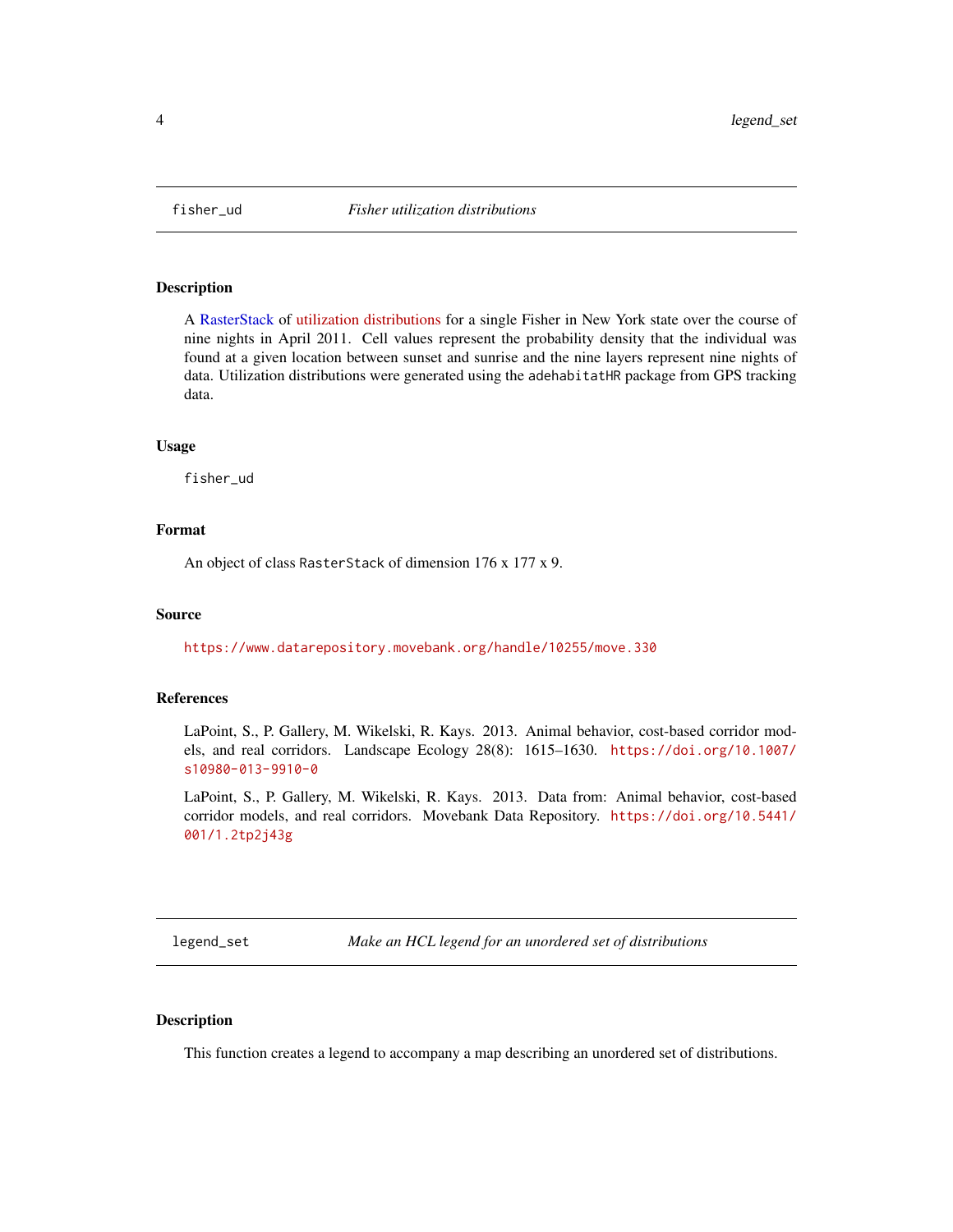## <span id="page-4-0"></span>legend\_set 5

## Usage

```
legend_set(
 palette,
  specificity = TRUE,
  group_labels = NULL,
  label_i = "Maximum\nintensity",
  label_s = "Specificity",
  axis_i = c("low", "high"),
  axis_s = c("low", "high"),return_df = FALSE
)
```
## Arguments

| palette      | data frame containing a color palette generated by palette_set.                                                                                                                                                                                                                            |
|--------------|--------------------------------------------------------------------------------------------------------------------------------------------------------------------------------------------------------------------------------------------------------------------------------------------|
| specificity  | logical indicating whether to visualize intensity and layer information for the full<br>range of potential specificity values (i.e., $0-100$ ) or for a single specificity value<br>(i.e., 100). Typically, a single specificity value is appropriate for map_multiples<br>visualizations. |
| group_labels | (axis_l) character vector with labels for each distribution.                                                                                                                                                                                                                               |
| label_i      | character vector with a single element describing the meaning of specificity.                                                                                                                                                                                                              |
| $label_s$    | character vector with a single element describing the meaning of intensity val-<br>ues.                                                                                                                                                                                                    |
| axis_i       | character vector with two elements describing the meaning of low and high in-<br>tensity values.                                                                                                                                                                                           |
| $axis_s$     | character vector with two elements describing the meaning of low and high<br>specificity values.                                                                                                                                                                                           |
| return_df    | logical indicating whether to return the legend as a ggplot2 object or return a<br>data frame containing the necessary data to build the legend.                                                                                                                                           |

#### Value

A ggplot2 plot object of the legend. Alternatively, return\_df = TRUE will return a data frame containing a data frame containing the data needed to build the legend. The data frame columns are:

- specificity: the degree to which intensity values are unevenly distributed across layers; mapped to chroma.
- layer\_id: integer identifying the layer containing the maximum intensity value; mapped to hue.
- color: the hexadecimal color associated with the given layer and specificity values.
- intensity: maximum cell value across layers divided by the maximum value across all layers and cells; mapped to alpha level.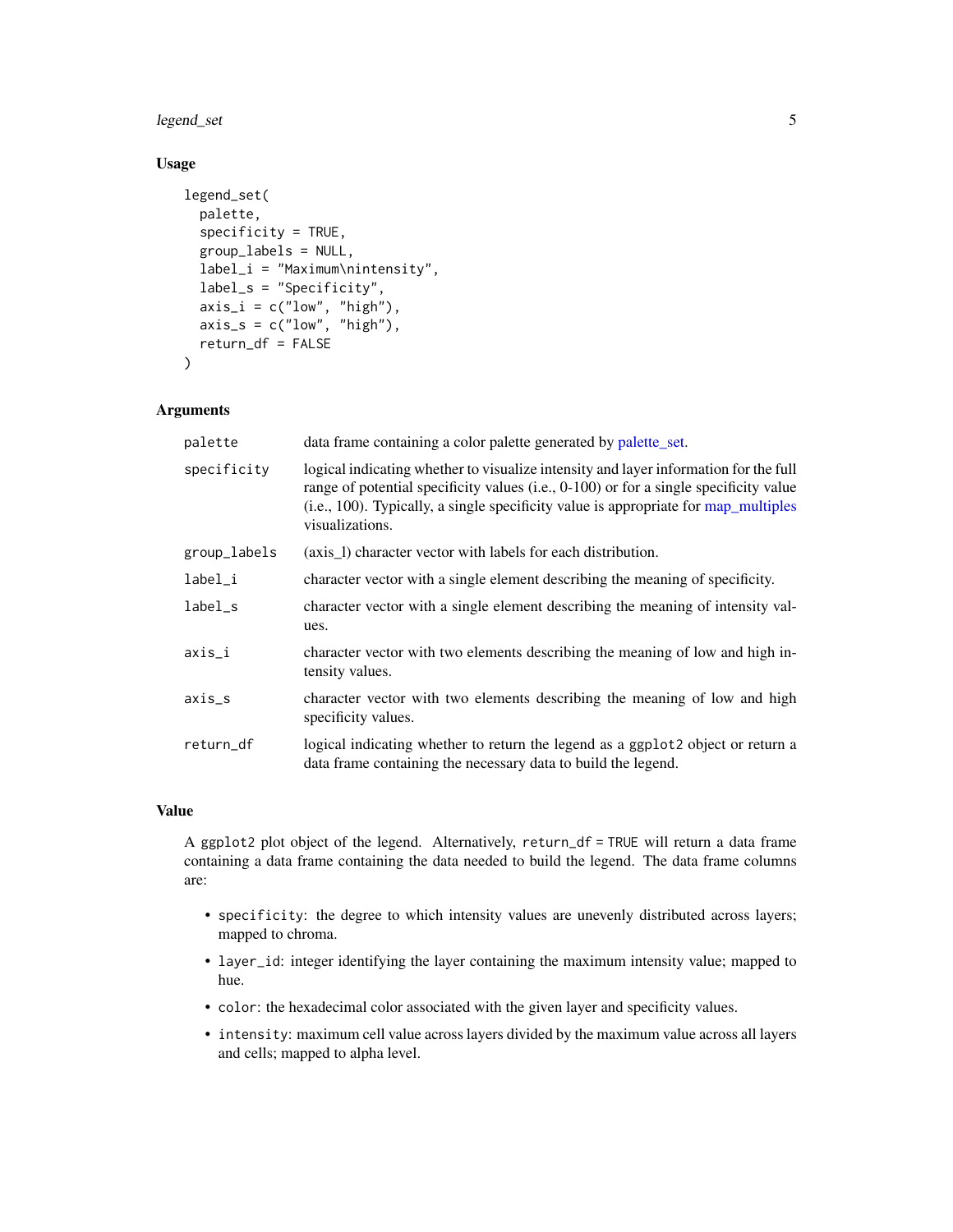## See Also

[legend\\_timecycle](#page-5-1) for cyclical sequences of distributions and [legend\\_timeline](#page-6-1) for linear sequences of distributions.

Other legend: [legend\\_timecycle\(](#page-5-1)), [legend\\_timeline\(](#page-6-1))

## Examples

```
# load elephant data
data(elephant_ud)
# generate hcl palette
pal <- palette_set(elephant_ud)
# create legend for palettes
legend_set(pal)
```
<span id="page-5-1"></span>legend\_timecycle *Make an HCL legend for a cyclical sequence of distributions*

## Description

This function creates a legend to accompany a map describing a cyclical sequence of distributions.

## Usage

```
legend_timecycle(
 palette,
 specificity = TRUE,
 origin_label = NULL,
  label_i = "Maximum\nintensity",
  label_1 = "Layer",label_s = c("Low specificity", "Moderate specificity", "High specificity"),
  return_df = FALSE
)
```
## Arguments

| palette      | data frame containing a color palette generated by palette_timecycle.                                                                                                                                                                                                    |
|--------------|--------------------------------------------------------------------------------------------------------------------------------------------------------------------------------------------------------------------------------------------------------------------------|
| specificity  | logical indicating whether to visualize intensity and layer information for three<br>specificity values (i.e., 0, 50, 100) or for a single specificity value (i.e., 100).<br>Typically, a single specificity value is appropriate for map_multiples visualiza-<br>tions. |
| origin_label | character vector with a single element to be used as the label at the 12 o'clock<br>position of the legend wheel.                                                                                                                                                        |
| label i      | character vector with a single element describing the meaning of intensity val-<br>ues.                                                                                                                                                                                  |

<span id="page-5-0"></span>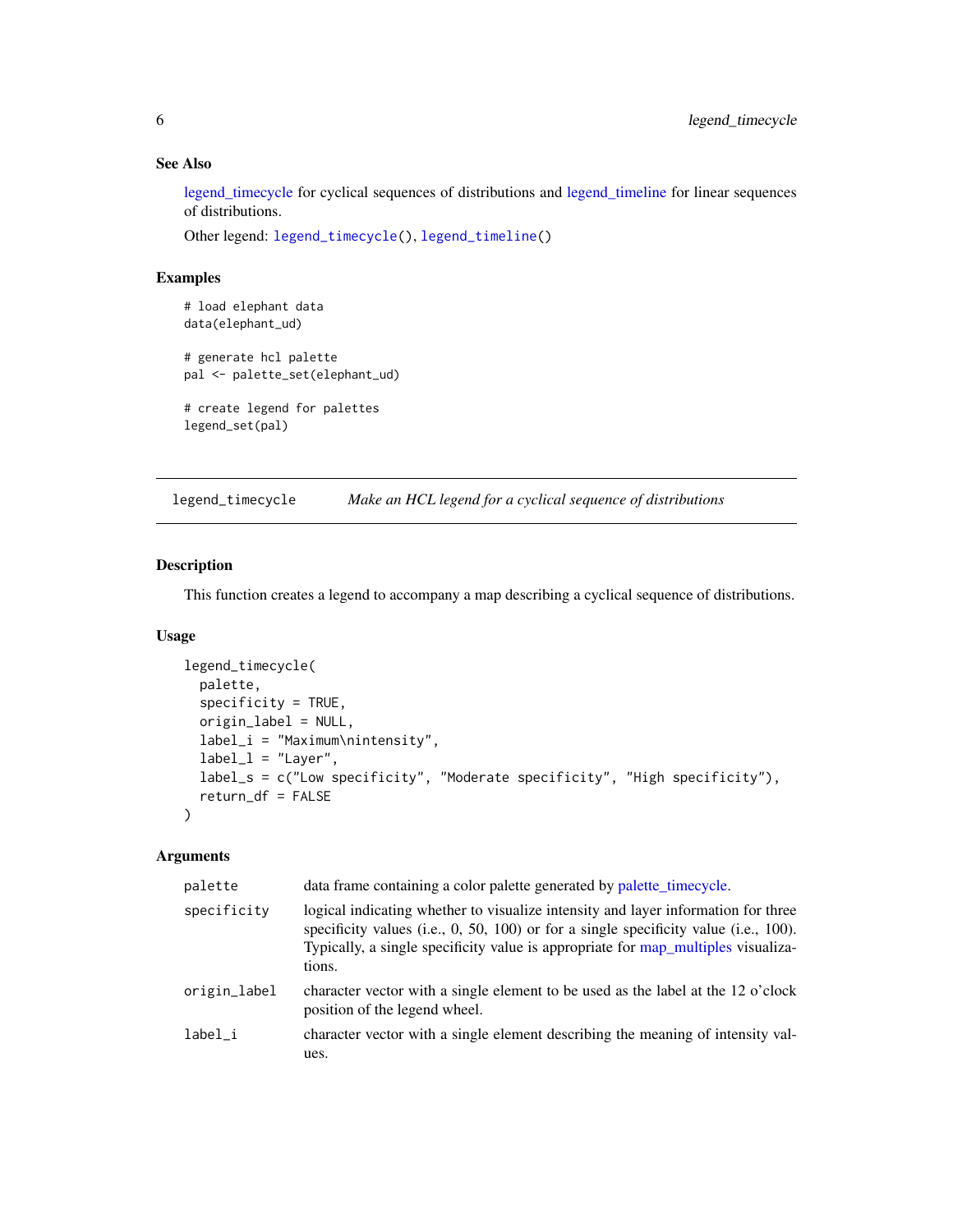## <span id="page-6-0"></span>legend\_timeline 7

| label l   | character vector with a single element describing the meaning of layer values.                                                                   |
|-----------|--------------------------------------------------------------------------------------------------------------------------------------------------|
| label s   | character vector with three elements describing differences in the meaning of<br>three specificity values (i.e., $0, 50, 100$ ).                 |
| return_df | logical indicating whether to return the legend as a ggplot2 object or return a<br>data frame containing the necessary data to build the legend. |

#### Value

A ggplot2 plot object of the legend. Alternatively, return\_df = TRUE will return a data frame containing the data needed to build the legend. The data frame columns are:

- specificity: the degree to which intensity values are unevenly distributed across layers; mapped to chroma.
- layer\_id: integer identifying the layer containing the maximum intensity value; mapped to hue.
- color: the hexadecimal color associated with the given layer and specificity values.
- intensity: maximum cell value across layers divided by the maximum value across all layers and cells; mapped to alpha level.

#### See Also

[legend\\_timeline](#page-6-1) for linear sequences of distributions and [legend\\_set](#page-3-1) for distributions of distinct groups.

Other legend: [legend\\_set\(](#page-3-1)), [legend\\_timeline\(](#page-6-1))

## Examples

```
# load field sparrow data
data(fiespa_occ)
# generate hcl palette
pal <- palette_timecycle(fiespa_occ)
```

```
# create legend for palette
legend_timecycle(pal)
```
<span id="page-6-1"></span>legend\_timeline *Make an HCL legend for a linear sequence of distributions*

#### Description

This function creates a legend to accompany a map describing a linear sequence of distributions.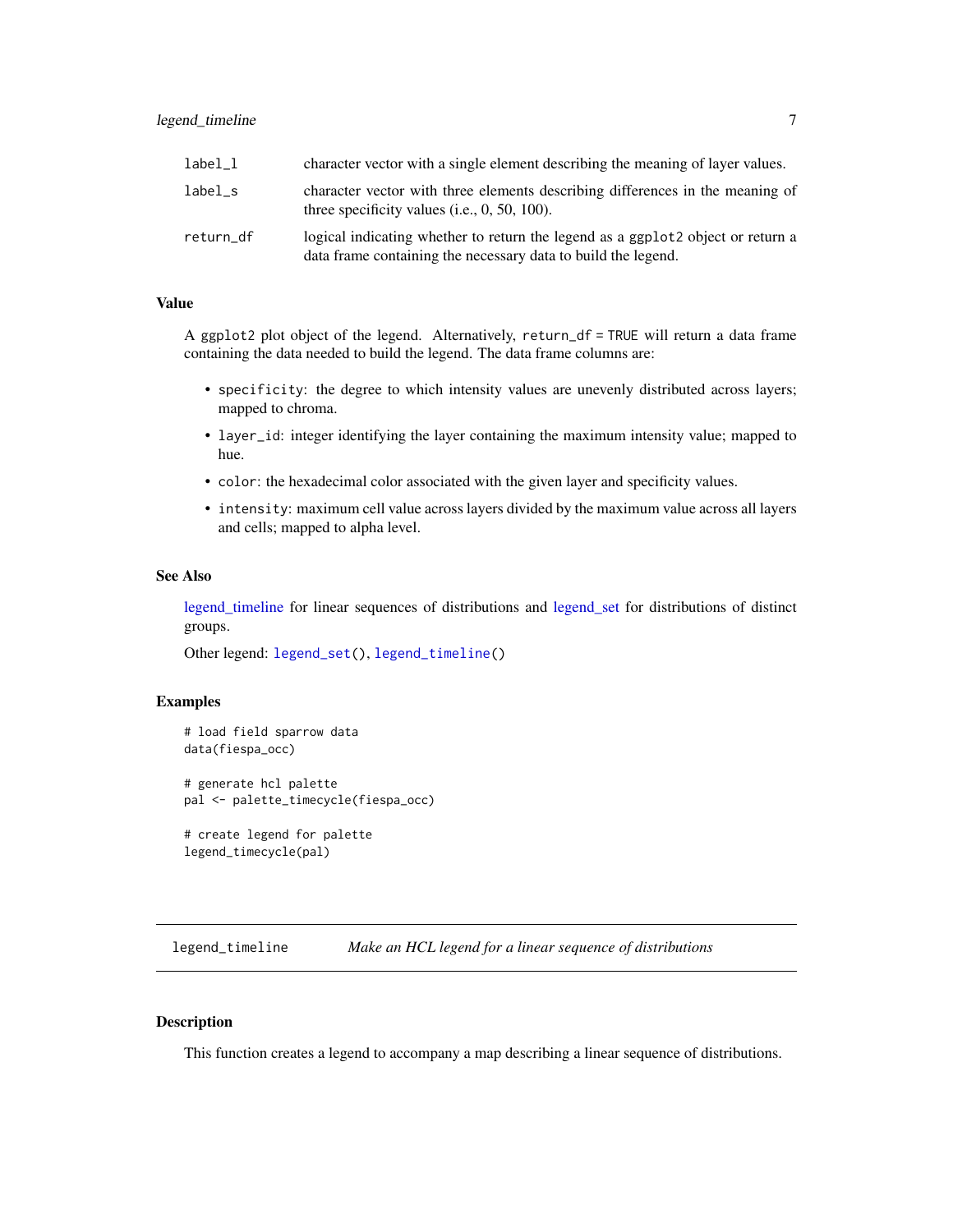## Usage

```
legend_timeline(
  palette,
  specificity = TRUE,
  time_labels = NULL,
  label_i = "Maximum\nintensity",
  label_1 = "Layer",label_s = c("Low specificity", "Moderate specificity", "High specificity"),
  axis_i = c("low", "high"),return_df = FALSE
\lambda
```
## Arguments

| palette     | data frame containing a color palette generated by palette_timeline.                                                                                                                                                                                                                 |
|-------------|--------------------------------------------------------------------------------------------------------------------------------------------------------------------------------------------------------------------------------------------------------------------------------------|
| specificity | logical indicating whether to visualize intensity and layer information for three<br>specificity values (i.e., $0$ , $50$ , $100$ ) or for a single specificity value (i.e., $100$ ).<br>Typically, a single specificity value is appropriate for map_multiples visualiza-<br>tions. |
| time_labels | character vector with two elements to be used as labels for the start and end<br>points of the time axis ( <i>i.e.</i> x-axis) in the legend.                                                                                                                                        |
| label_i     | character vector with a single element describing the meaning of intensity val-<br>ues.                                                                                                                                                                                              |
| $label_1$   | character vector with a single element describing the meaning of layer values.                                                                                                                                                                                                       |
| $label_s$   | character vector with three elements describing differences in the meaning of<br>specificity across three legend wheels.                                                                                                                                                             |
| axis_i      | character vector with two elements describing the meaning of low and high in-<br>tensity values.                                                                                                                                                                                     |
| return_df   | logical indicating whether to return the legend as a ggplot2 object or return a<br>data frame containing the necessary data to build the legend.                                                                                                                                     |

## Value

A ggplot2 plot object of the legend. Alternatively, return\_df = TRUE will return a data frame containing a data frame containing the data needed to build the legend. The data frame columns are:

- specificity: the degree to which intensity values are unevenly distributed across layers; mapped to chroma.
- layer\_id: integer identifying the layer containing the maximum intensity value; mapped to hue.
- color: the hexadecimal color associated with the given layer and specificity values.
- intensity: maximum cell value across layers divided by the maximum value across all layers and cells; mapped to alpha level.

<span id="page-7-0"></span>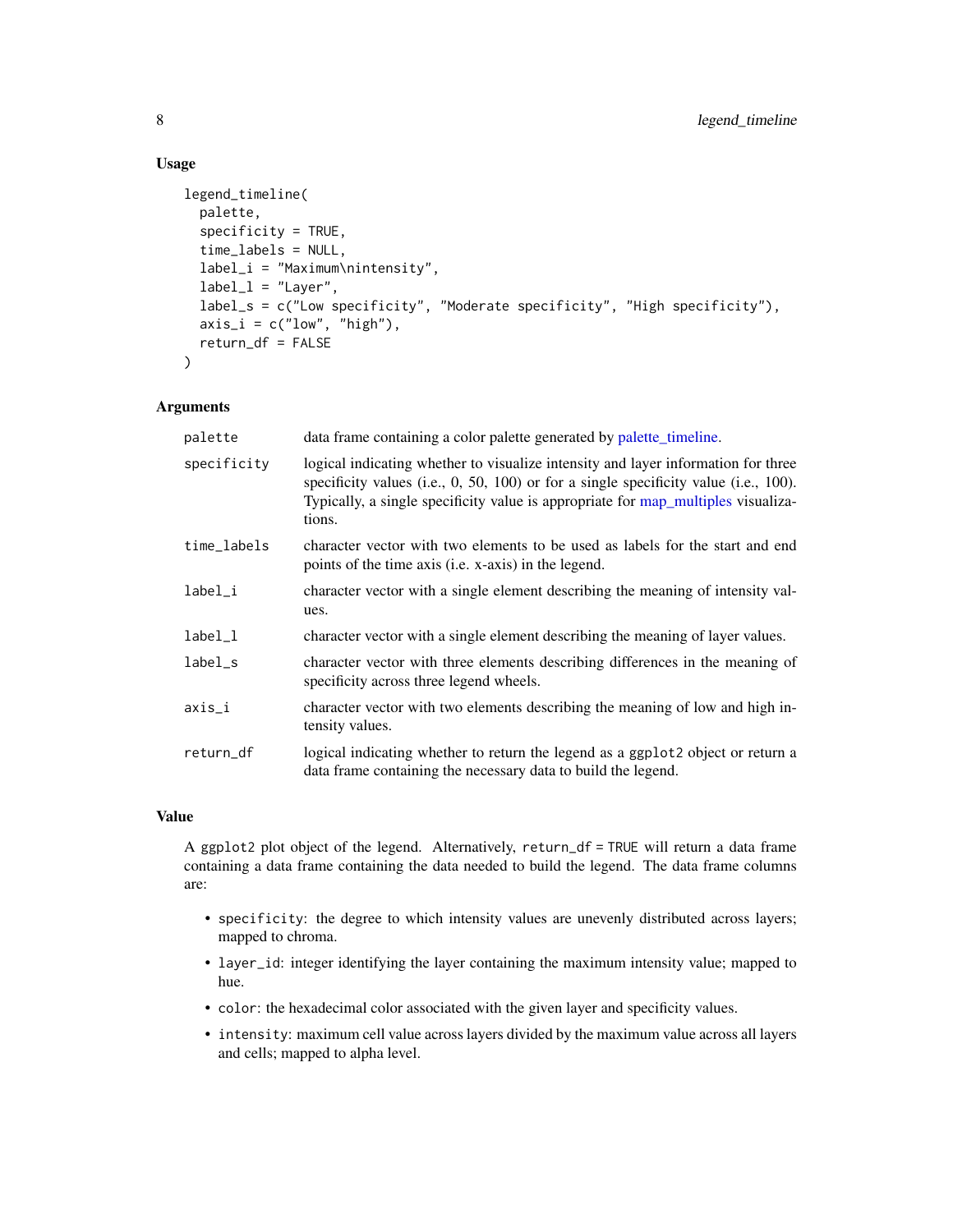<span id="page-8-0"></span>map\_multiples 9

## See Also

[legend\\_timecycle](#page-5-1) for cyclical sequences of distributions and [legend\\_set](#page-3-1) for distributions of distinct groups.

```
Other legend: legend_set(), legend_timecycle()
```
## Examples

```
# load fisher data
data(fisher_ud)
# generate hcl palette
pal <- palette_timeline(fisher_ud)
# create legend for palette
legend_timeline(pal)
```
<span id="page-8-1"></span>map\_multiples *Visualize multiple distributions in a series of maps*

#### Description

This function enables visualization of distributional information in a series of small multiples by combining distribution metrics and an HCL color palette.

## Usage

```
map_multiples(
  x,
 palette,
 ncol,
  lambda_i = 0,
 labels = NULL,
  return_type = c("plot", "df"))
```
## Arguments

| $\times$    | RasterStack of distributions processed by metrics_pull().                                                                                                                                                                                                                     |
|-------------|-------------------------------------------------------------------------------------------------------------------------------------------------------------------------------------------------------------------------------------------------------------------------------|
| palette     | data frame containing an HCL color palette generated using palette_timecycle(),<br>palette_timeline(), or palette_set().                                                                                                                                                      |
| ncol        | integer specifying the number of columns in the grid of plots.                                                                                                                                                                                                                |
| lambda_i    | number that allows visual tuning of intensity values via the scales: : modulus_trans()<br>function (see Details). Negative numbers increase the opacity of cells with low<br>intensity values. Positive numbers decrease the opacity of cells with low inten-<br>sity values. |
| labels      | character vector of layer labels for each plot. The default is to not show labels.                                                                                                                                                                                            |
| return_type | character specifying whether the function should return a ggplot2 plot object<br>("plot") or data frame ("df"). The default is to return a ggplot2 object.                                                                                                                    |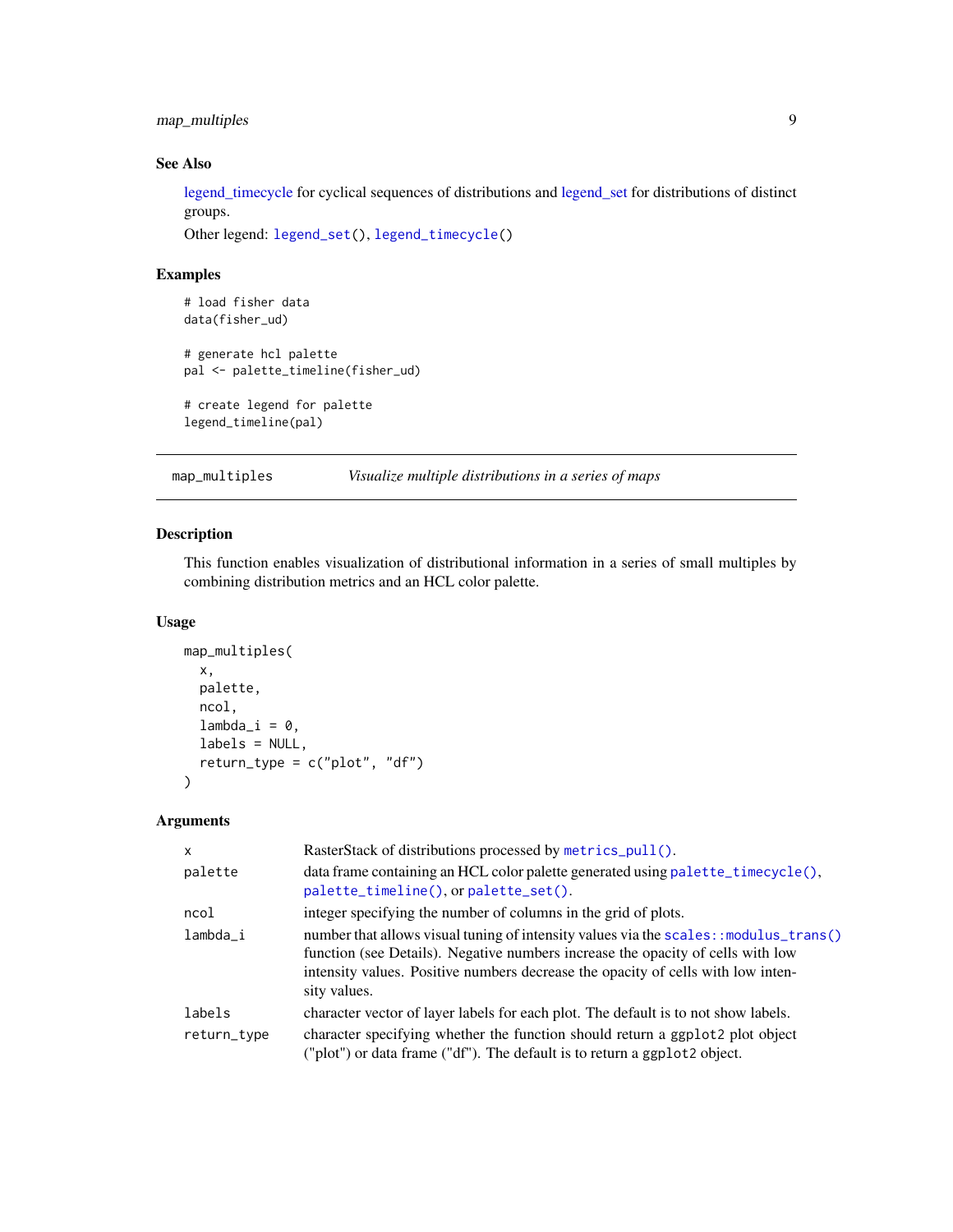## Details

The lambda\_i parameter allows for visual tuning of intensity values with unusual distributions. For example, distributions often contain highly skewed intensity values because individuals spend a vast majority of their time within a relatively small area or because populations are relatively dense during some seasons and relatively dispersed during others. This can make visualizing distributions a challenge. The lambda\_i parameter transforms intensity values via the [scales::modulus\\_trans\(\)](#page-0-0) function, allowing users to adjust the relative visual weight of high and low intensity values.

#### Value

By default, or when return\_type = "plot", the function returns a map that is a ggplot2 plot object.

When return\_type = "df", the function returns a data frame containing eight columns:

- x,y: coordinates of raster cell centers.
- cell\_number: integer indicating the cell number.
- layer\_cell: a unique ID for the cell within the layer in the format "layer-cell\_number".
- intensity: maximum cell value across layers divided by the maximum value across all layers and cells; mapped to alpha level.
- specificity: the degree to which intensity values are unevenly distributed across layers; mapped to chroma.
- layer\_id: the identity of the raster layer from which an intensity value was pulled; mapped to hue.
- color: the hexadecimal color associated with the given layer and specificity values.

## See Also

```
Other map: map_single()
```
#### Examples

```
# load fisher data
data("fisher_ud")
# prepare data
r <- metrics_pull(fisher_ud)
# generate palette
pal <- palette_timeline(fisher_ud)
# produce maps, adjusting lambda_i to make areas that were used less
# intensively more conspicuous
map_multiples(r, pal, lambda_i = -5, labels = paste("night", 1:9))
```
<span id="page-9-0"></span>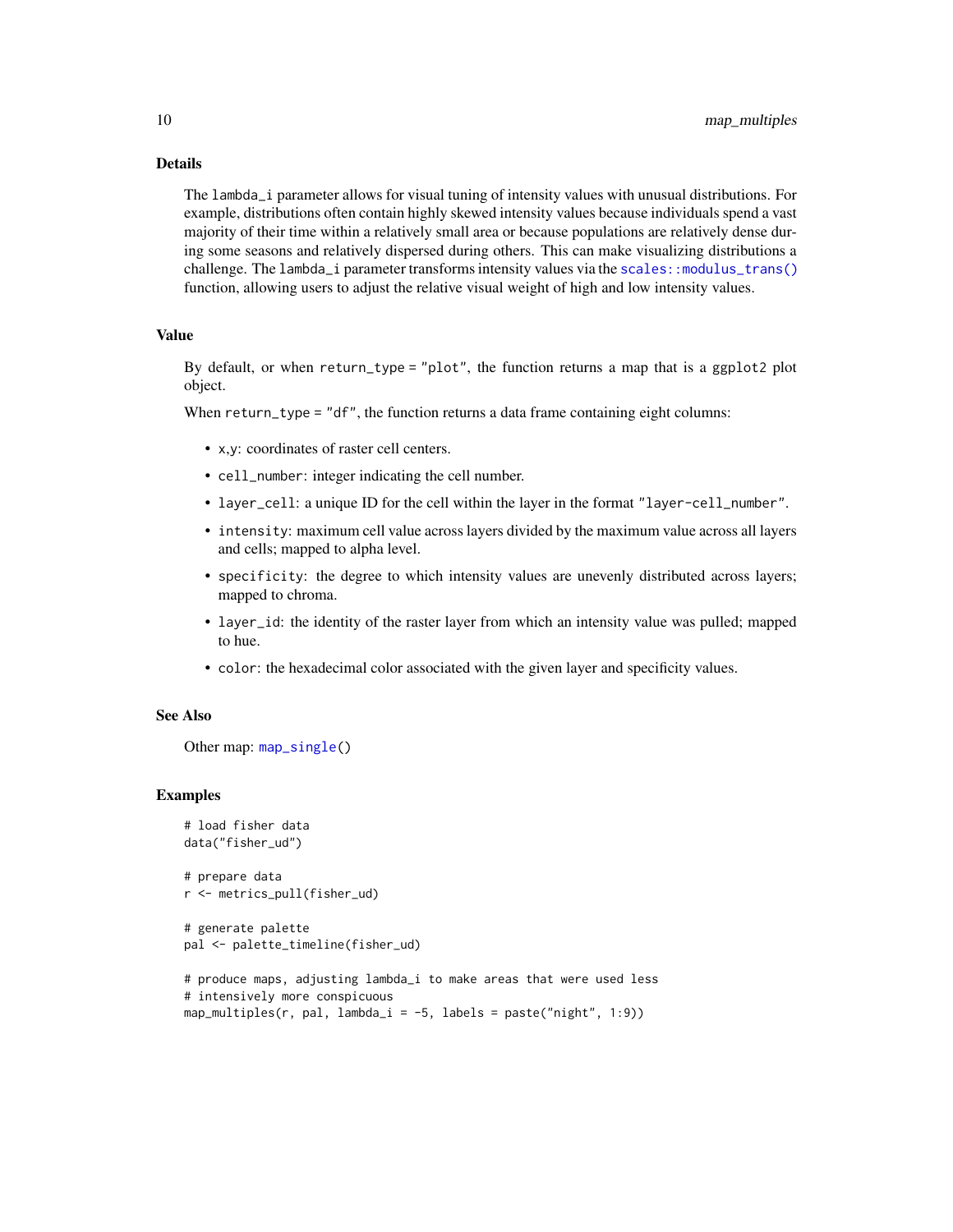<span id="page-10-1"></span><span id="page-10-0"></span>

#### Description

This function enables visualization of distributional information in a single map by combining distribution metrics and an HCL color palette.

#### Usage

```
map_single(
  x,
  palette,
  layer,
  lambda_i = 0,
  lambda_s = 0,
  return_type = c("plot", "stack", "df")
)
```
## Arguments

| RasterStack of distributions processed by metrics_pull() or metrics_distill().                                                                                                                                                                                                    |
|-----------------------------------------------------------------------------------------------------------------------------------------------------------------------------------------------------------------------------------------------------------------------------------|
| data frame containing an HCL color palette generated using palette_timecycle(),<br>palette_timeline(), or palette_set().                                                                                                                                                          |
| integer (or character) corresponding to the layer ID (or name) of layer. A single<br>distribution from within x is mapped when the layer argument is specified. The<br>layer argument is ignored if metrics_distill() was used to generate x.                                     |
| number that allows visual tuning of intensity values via the scales: : modulus_trans()<br>function (see Details). Negative numbers increase the opacity of cells with low<br>intensity values. Positive numbers decrease the opacity of cells with low inten-<br>sity values.     |
| number that allows visual tuning of specificity values via the scales: : modulus_trans()<br>function (see Details). Negative numbers increase the chroma of cells with low<br>specificity values. Positive numbers decrease the chroma of cells with low speci-<br>ficity values. |
| character specifying whether the function should return a ggplot2 plot object<br>("plot"), RasterStack ("stack"), or data frame ("df"). The default is to return a<br>ggplot2 object.                                                                                             |
|                                                                                                                                                                                                                                                                                   |

## Details

The lambda\_i parameter allows for visual tuning of intensity values with unusual distributions. For example, distributions often contain highly skewed intensity values because individuals spend a vast majority of their time within a relatively small area or because populations are relatively dense during some seasons and relatively dispersed during others. This can make visualizing distributions a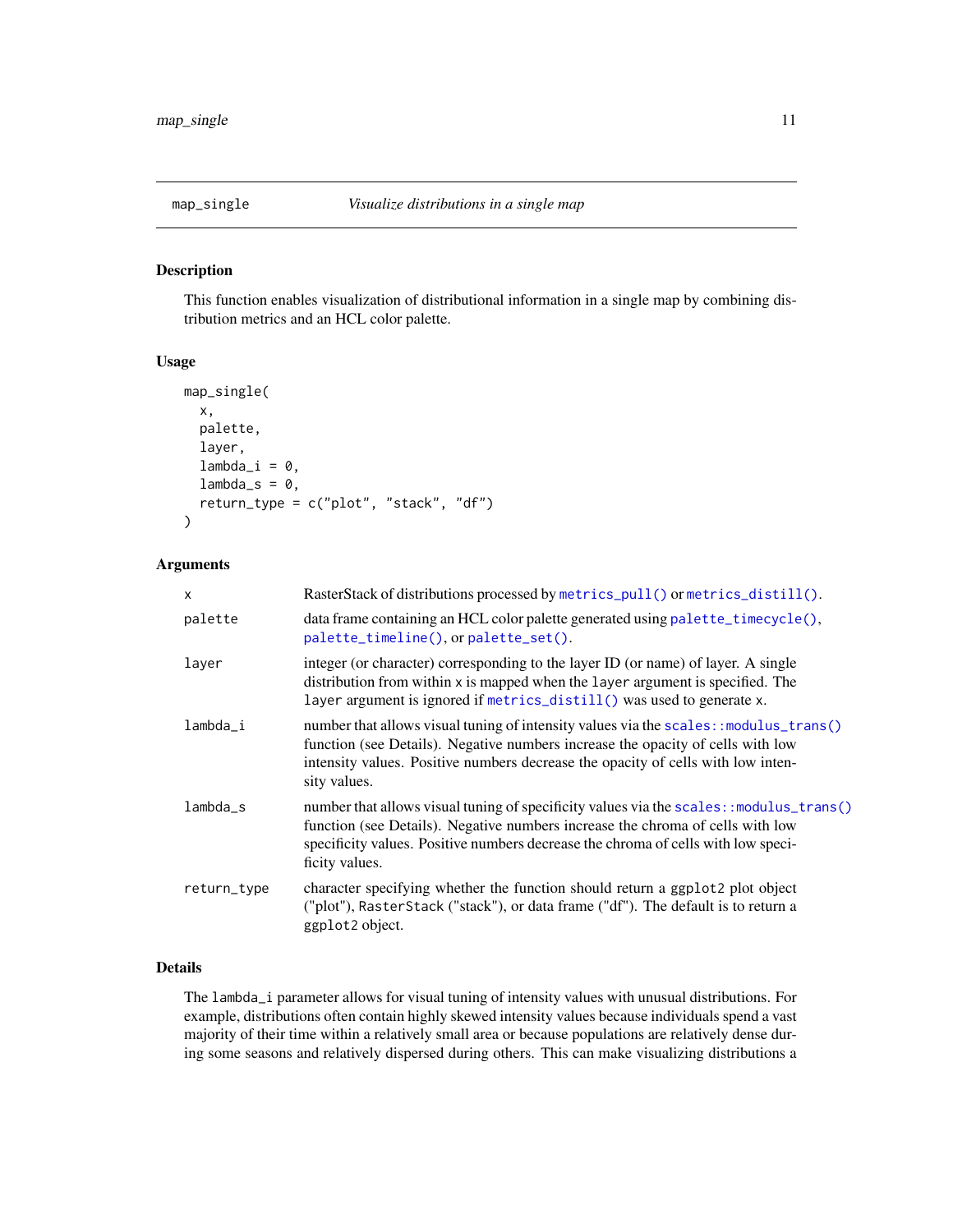<span id="page-11-0"></span>challenge. The lambda\_i parameter transforms intensity values via the [scales::modulus\\_trans\(\)](#page-0-0) function, allowing users to adjust the relative visual weight of high and low intensity values.

The lambda\_s parameter allows for visual tuning of specificity values via the [scales::modulus\\_trans\(\)](#page-0-0) function. Adjustment of lambda\_s affects the distribution of chroma values across areas of relatively low and high specificity, thus modifying information available to viewers. USE WITH CAU-TION!

#### Value

By default, or when return\_type = "plot", the function returns a map that is a ggplot2 plot object.

When return\_type = "stack", the function returns a RasterStack containing five layers that enable RGBa visualization of a map using other R packages or external GIS software:

- R: red, integer values (0-255).
- G: green, integer values (0-255).
- B: blue, integer values (0-255).
- alpha: opacity, numeric values (0-255).
- n\_layers: number of layers in x with non-NA values.

When return\_type = "df", the function returns a data frame containing seven columns:

- x,y: coordinates of raster cell centers.
- cell\_number: integer indicating the cell number within the raster.
- intensity: maximum cell value across layers divided by the maximum value across all layers and cells; mapped to alpha level.
- specificity: the degree to which intensity values are unevenly distributed across layers; mapped to chroma.
- layer\_id: integer identifying the layer containing the maximum intensity value; mapped to hue.
- color: the hexadecimal color associated with the given layer and specificity values.

#### See Also

Other map: [map\\_multiples\(](#page-8-1))

#### Examples

```
# load elephant data
data("elephant_ud")
# prepare metrics
r <- metrics_distill(elephant_ud)
# generate palette
pal <- palette_set(elephant_ud)
```
# produce map, adjusting lambda\_i to make areas that were used less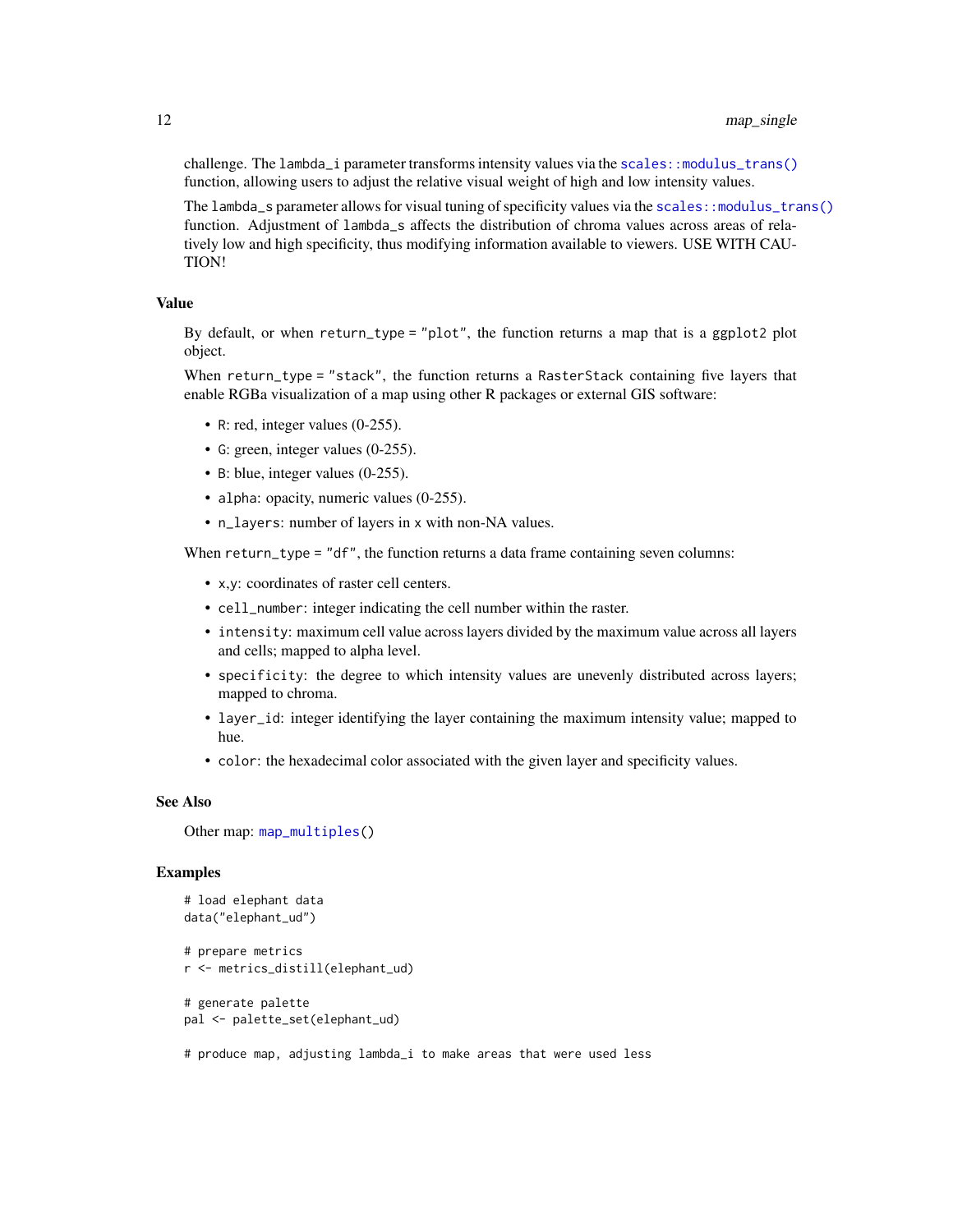#### <span id="page-12-0"></span>metrics\_distill 13

```
# intensively more conspicuous
map\_single(r, pal, lambda_i = -5)# return RasterStack containing RGBa values
m <- map_single(r, pal, lambda_i = -5, return_type = "stack")
# visualize RGBa values
library(raster)
plotRGB(m, 1, 2, 3, alpha = as.vector(m[[4]]))
```
<span id="page-12-1"></span>metrics\_distill *Distill a raster stack into a set of distribution metrics*

#### **Description**

This function is used to summarize several distributional features of interest across a series of distributions. Distributional information in the original raster stack is "distilled" for subsequent visualization.

#### Usage

```
metrics_distill(x)
```
#### Arguments

x RasterStack of distributions. Layers typically contain information about the distribution of a single individual or species at multiple points in time. Alternatively, layers may contain information about the distributions of multiple individuals or species within a single time period. Other conceptualizations are possible.

#### Details

Specificity values range from 0 to 100. Values of 0 indicate intensity values are identical in all layers. Values of 100 indicate intensity values are restricted to a single layer. Interpretation of specificity values depends on the layers provided. If layers describe the distribution of a species at different times of the year, specificity can be interpreted as a measure of seasonality (i.e.,  $0 =$  stable year-round occurrence in a cell, 100 = highly seasonal occurrence). If layers describe space use by multiple individuals, specificity can be interpreted as a measure of exclusivity (i.e., 0 = equal use of a cell by all individuals, 100 = exclusive use by one individual).

The number of layers with non-NA values is recorded to aid interpretation of distributions. Ideally, n\_layers values are identical in every cell, indicating that users have knowledge of distributions over the same area in every layer of their raster stack. When n\_layers values are unequal, it indicates that users have unequal knowledge of distributions in their raster stack. Distributions are more likely to be misrepresented and misinterpreted if cells do not contain intensity values in every layer.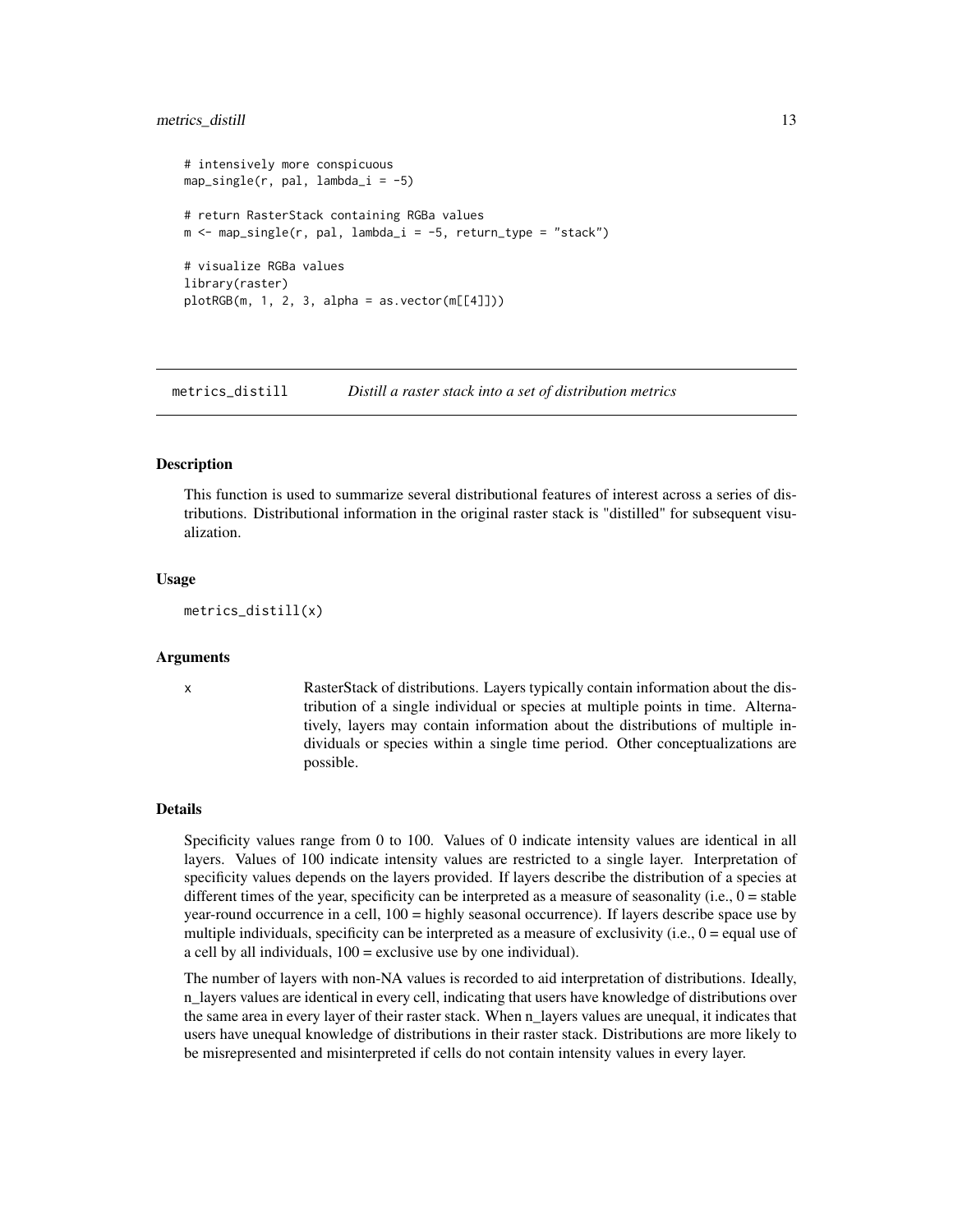#### <span id="page-13-0"></span>Value

A RasterStack with four layers:

- intensity: the maximum intensity value across all layers.
- layer\_id: an integer identifying layer containing the maximum intensity value.
- specificity: the degree to which intensity values are unevenly distributed across layers (see Details).
- n\_layers: the number of layers with non-NA values (see Details).

The maximum cell value in the stack is stored as the "maximum" attribute. The link between the layer\_id and the layer names from the underlying raster is stored as a data frame in the layer\_names attribute.

## See Also

Other metrics: [metrics\\_pull\(](#page-13-1))

#### Examples

```
# load elephant data
data("elephant_ud")
# distill
r <- metrics_distill(elephant_ud)
print(r)
# maximum value across all layers stored as an attribute
attr(r, "maximum")
# link between layer id and name stored as an attribute
attr(r, "layer_names")
```
<span id="page-13-1"></span>

metrics\_pull *Transform raster stack values to intensity values*

#### Description

This function transforms raster stack values that describe individual distributions or species distributions into standardized intensity values. All the distributional information in the original raster stack is preserved for visualization.

#### Usage

metrics\_pull(x)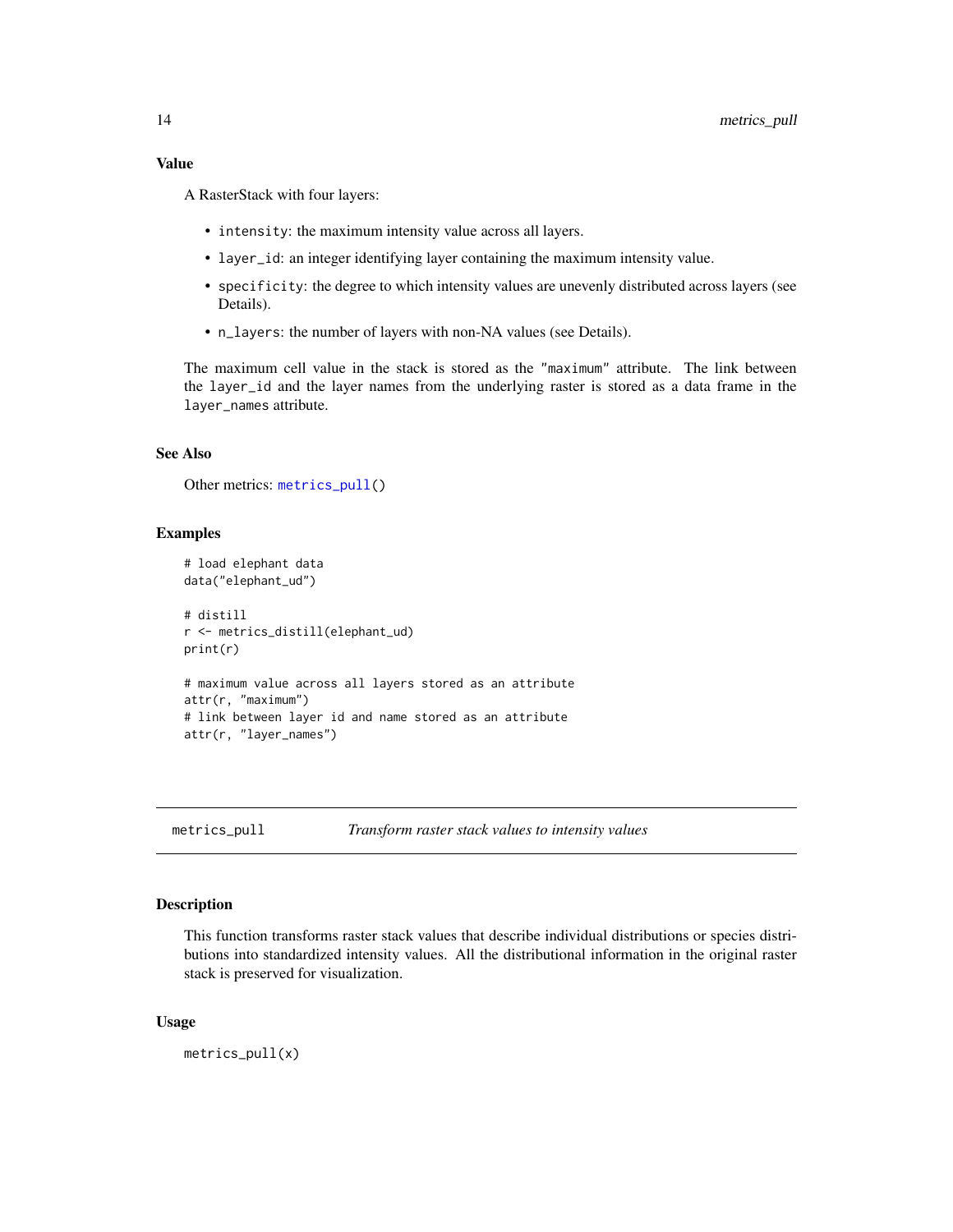## <span id="page-14-0"></span>palette\_set 15

#### Arguments

x RasterStack of distributions. Layers typically contain information about the distribution of a single individual or species at multiple points in time. Alternatively, layers may contain information about the distributions of multiple individuals or species within a single time period. Other conceptualizations are possible.

## Value

A RasterStack containing intensity values. Intensity values are calculated by dividing cell values in every layer by the maximum cell value in the entire stack, thus ensuring intensities are comparable across layers.

The maximum cell value in the stack is stored as the "maximum" attribute.

## See Also

Other metrics: [metrics\\_distill\(](#page-12-1))

## Examples

```
# load elephant data
data("elephant_ud")
r <- metrics_pull(elephant_ud)
print(r)
# maximum value for the stack stored as an attribute
attr(r, "maximum")
```
<span id="page-14-1"></span>palette\_set *Make an HCL palette for visualizing an unordered set of distributions*

#### Description

This function generates an HCL palette for visualizing a small set of distributions (i.e., eight or fewer) that are not ordered in a linear or cyclical sequence (e.g., a set of utilization distributions describing space use by five separate individuals in the same population or a set of four species distributions that depend on similar food resources).

#### Usage

```
palette_set(x, custom_hues)
```
#### Arguments

|             | RasterStack or integer describing the number of layers for which colors need to<br>be generated.                                                                 |
|-------------|------------------------------------------------------------------------------------------------------------------------------------------------------------------|
| custom hues | vector of integers between -360 and 360 representing hues in the color wheel.<br>For further details, consult the documentation for colorspace::rainbow hcl. The |
|             | length of the vector must equal the number of layers described by x. Hues are                                                                                    |

assigned to layers in order.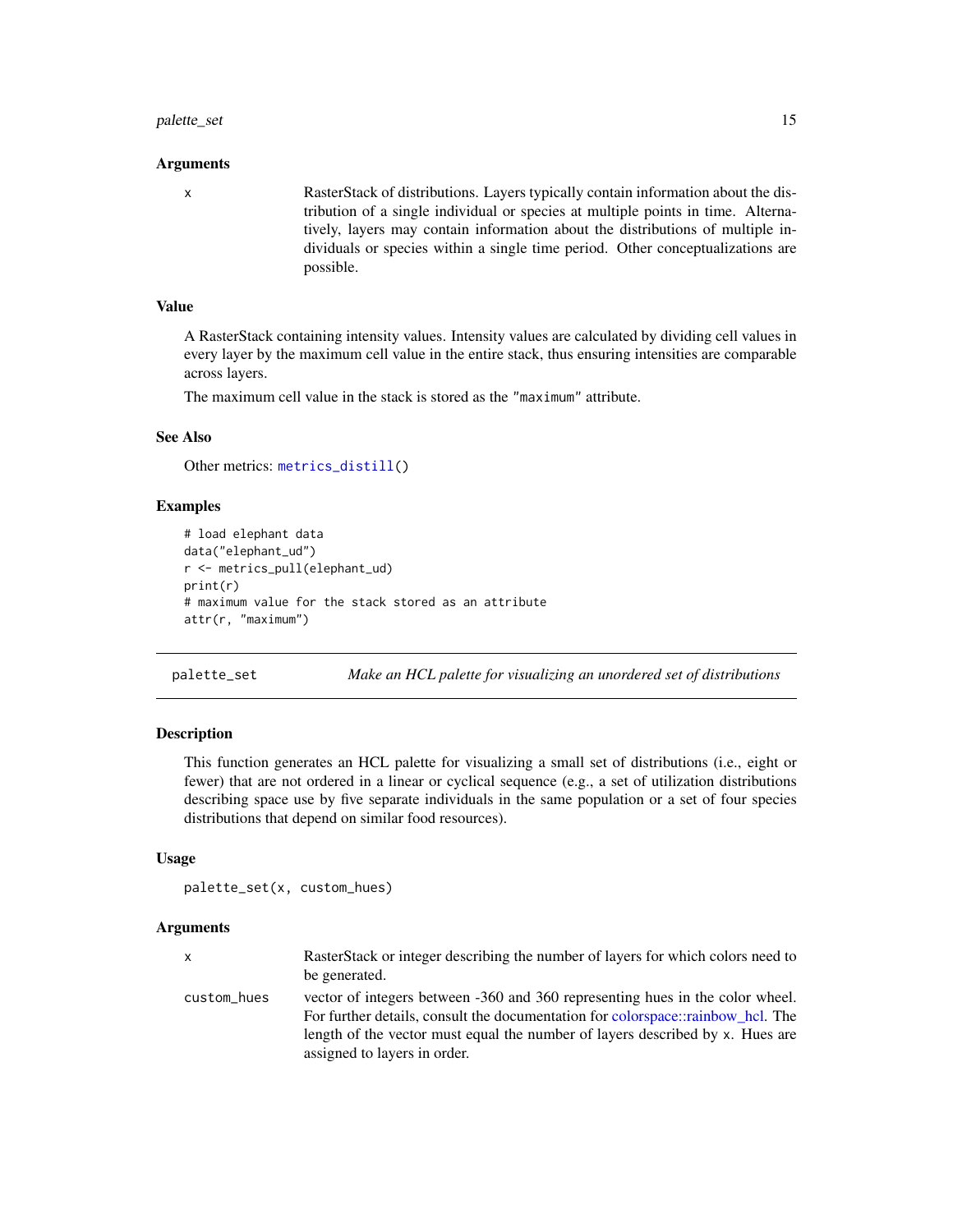## <span id="page-15-0"></span>Value

A data frame with three columns:

- layer\_id: integer identifying the layer containing the maximum intensity value; mapped to hue.
- specificity: the degree to which intensity values are unevenly distributed across layers; mapped to chroma.
- color: the hexadecimal color associated with the given layer and specificity values.

## See Also

[palette\\_timecycle](#page-15-1) for cyclical sequences of distributions and [palette\\_timeline](#page-16-1) for linear sequences of distributions.

Other palette: [palette\\_timecycle\(](#page-15-1)), [palette\\_timeline\(](#page-16-1))

## Examples

```
# load elephant data
data(elephant_ud)
# generate hcl color palette
pal <- palette_set(elephant_ud)
head(pal)
```

```
# visualize the palette in HCL space with colorspace::hclplot
library(colorspace)
hclplot(pal[pal$specificity == 100, ]$color)
```
<span id="page-15-1"></span>palette\_timecycle *Make an HCL palette for visualizing a cyclical sequence of distributions*

#### **Description**

This function generates an HCL palette for visualizing a cyclical sequence of distributions (e.g., a series of distributions describing species occurrence in each of 52 weeks of the annual cycle or a series of utilization distributions describing typical space use by an individual animal in each hour of a 24-hour daily cycle).

#### Usage

```
palette_timecycle(x, start_hue = 240, clockwise = TRUE)
```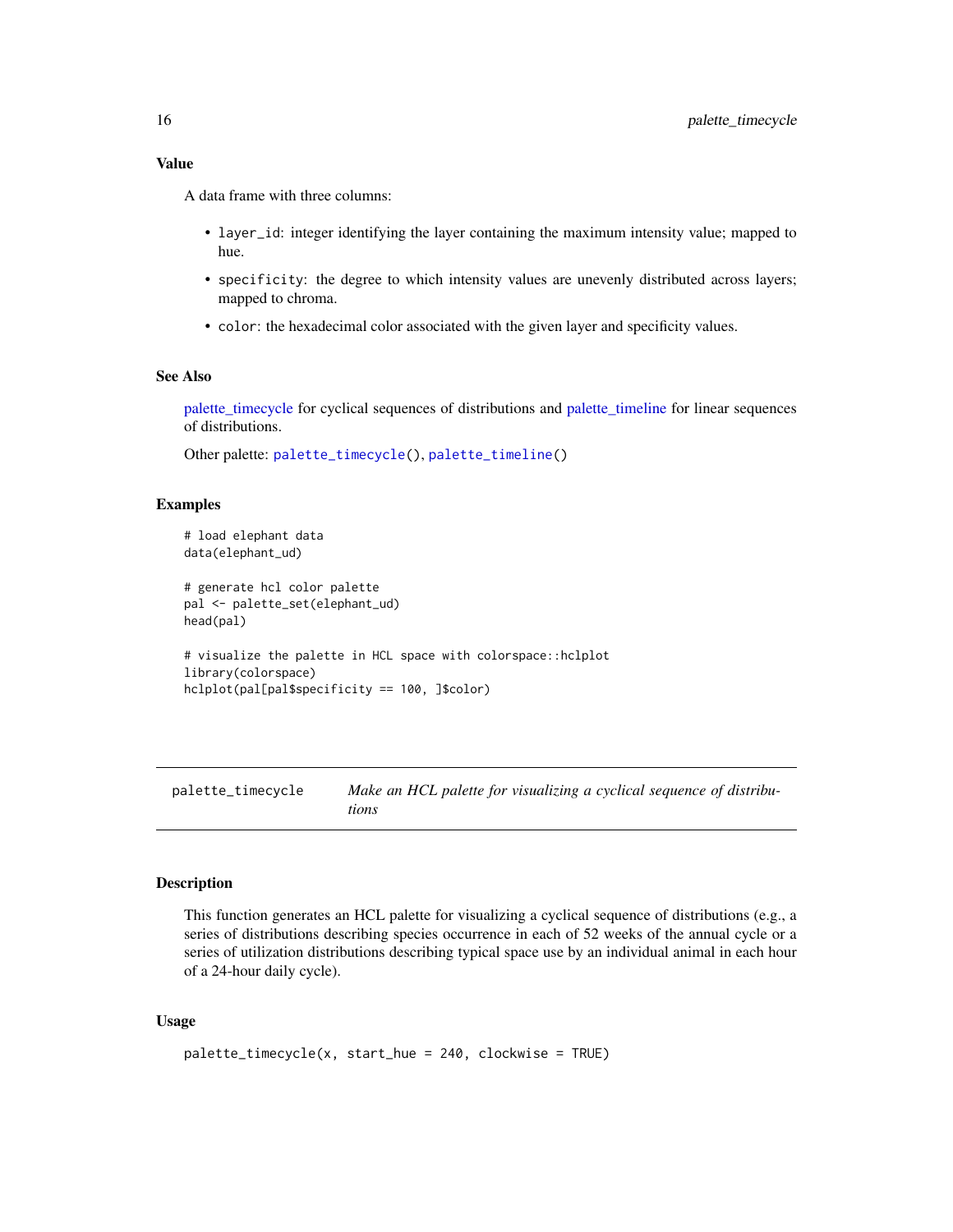## <span id="page-16-0"></span>palette\_timeline 17

#### **Arguments**

| $\mathsf{x}$ | RasterStack or integer describing the number of layers for which colors need to<br>be generated.                                                                                                                                                       |
|--------------|--------------------------------------------------------------------------------------------------------------------------------------------------------------------------------------------------------------------------------------------------------|
| start_hue    | integer between -360 and 360 representing the starting hue in an HCL color<br>wheel. For further details, consult the documentation for colorspace::rainbow hcl.<br>The default value of 240 will start the palette at "blue".                         |
| clockwise    | logical indicating which direction to move around color wheel. The default<br>clockwise = TRUE will yield a "blue-green-yellow-pink-blue" palette when start_hue<br>= 240, while clockwise = FALSE will yield a "blue-pink-yellow-green-blue" palette. |

## Value

A data frame with three columns:

- layer\_id: integer identifying the layer containing the maximum intensity value; mapped to hue.
- specificity: the degree to which intensity values are unevenly distributed across layers; mapped to chroma.
- color: the hexadecimal color associated with the given layer and specificity values.

#### See Also

[palette\\_timeline](#page-16-1) for linear sequences of distributions and [palette\\_set](#page-14-1) for unordered sets of distributions.

Other palette: [palette\\_set\(](#page-14-1)), [palette\\_timeline\(](#page-16-1))

## Examples

# load field sparrow data data(fiespa\_occ)

```
# generate hcl color palette
pal <- palette_timecycle(fiespa_occ)
head(pal)
```

```
# visualize the palette in HCL space with colorspace::hclplot
library(colorspace)
hclplot(pal[pal$specificity == 100, ]$color)
```
<span id="page-16-1"></span>palette\_timeline *Make an HCL palette for visualizing a linear sequence of distributions*

#### **Description**

This function generates an HCL palette for visualizing a linear sequence of distributions (e.g., a series of utilization distributions describing space use by an individual animal across each of 20 consecutive days or a series of species distributions describing projected responses to global warming in 0.5 C increments).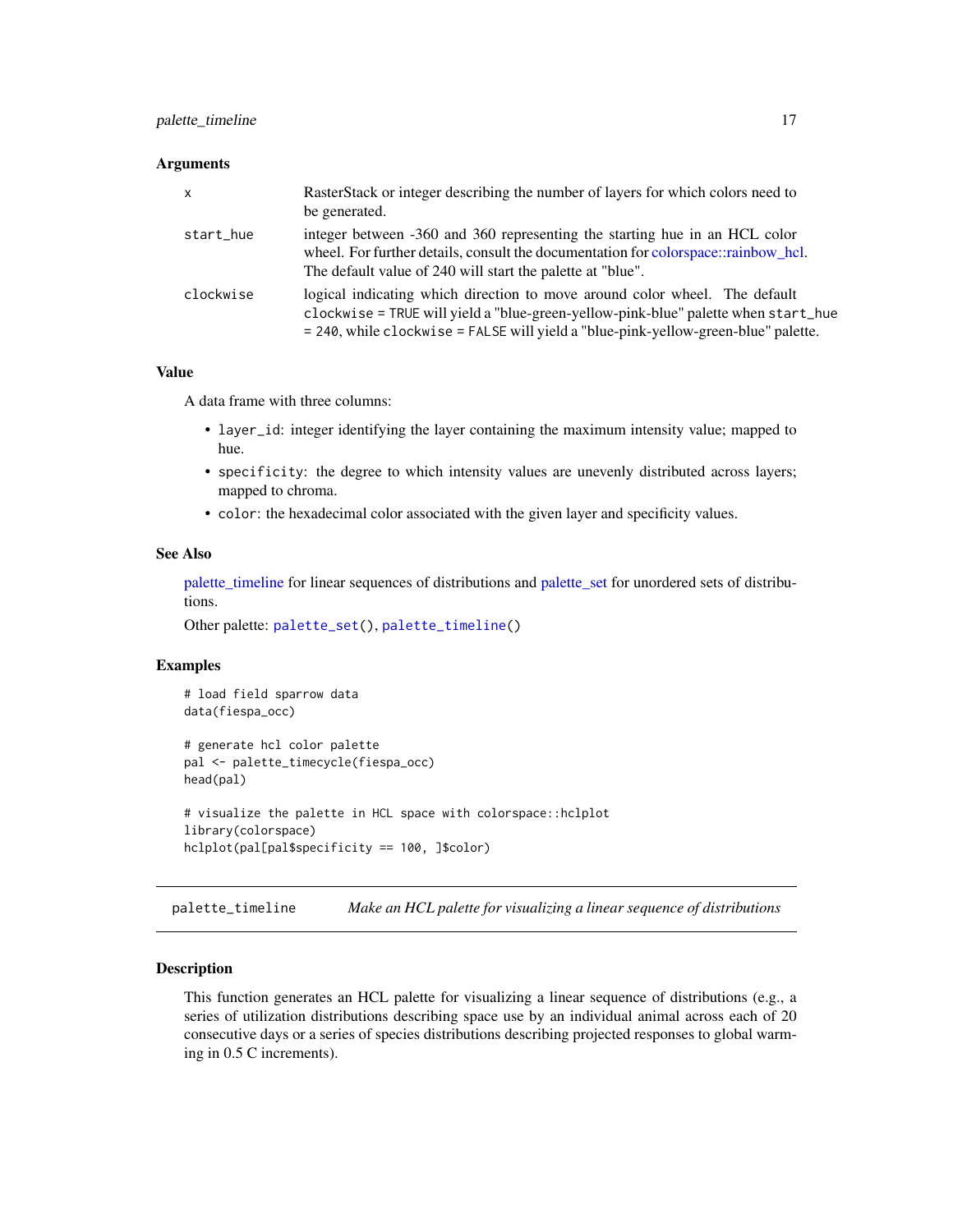```
palette_timeline(x, start\_hue = -130, clockwise = FALSE)
```
#### Arguments

| $\times$  | RasterStack or integer describing the number of layers for which colors need to<br>be generated.                                                                                                                                                                                                                                                                                           |
|-----------|--------------------------------------------------------------------------------------------------------------------------------------------------------------------------------------------------------------------------------------------------------------------------------------------------------------------------------------------------------------------------------------------|
| start_hue | integer between -360 and 360 representing the starting hue in the color wheel.<br>For further details, consult the documentation for colorspace::rainbow hcl. Rec-<br>ommended values are -130 ("blue-pink-yellow" palette) and 50 ("yellow-green-<br>blue" palette).                                                                                                                      |
| clockwise | logical indicating which direction to move around an HCL color wheel. When<br>clockwise = $FALSE$ the ending hue will be start_hue + 180. When clockwise<br>$=$ TRUE the ending hue will be start_hue $-180$ . The default value clockwise<br>$=$ FALSE will yield a "blue-pink-yellow" palette when start_hue = -130, while<br>clockwise = TRUE will yield a "blue-green-yellow" palette. |

#### Value

A data frame with three columns:

- layer\_id: integer identifying the layer containing the maximum intensity value; mapped to hue.
- specificity: the degree to which intensity values are unevenly distributed across layers; mapped to chroma.
- color: the hexadecimal color associated with the given layer and specificity values.

#### See Also

[palette\\_timecycle](#page-15-1) for cyclical sequences of distributions and [palette\\_set](#page-14-1) for unordered sets of distributions.

Other palette: [palette\\_set\(](#page-14-1)), [palette\\_timecycle\(](#page-15-1))

## Examples

```
# load fisher data
data(fisher_ud)
```

```
# generate hcl color palette
pal_a <- palette_timeline(fisher_ud)
head(pal_a)
```
# use a clockwise palette pal\_b <- palette\_timeline(fisher\_ud, clockwise = TRUE)

```
# try a different starting hue
pal_c <- palette_timeline(fisher_ud, start = 50)
```
# visualize the palette in HCL space with colorspace::hclplot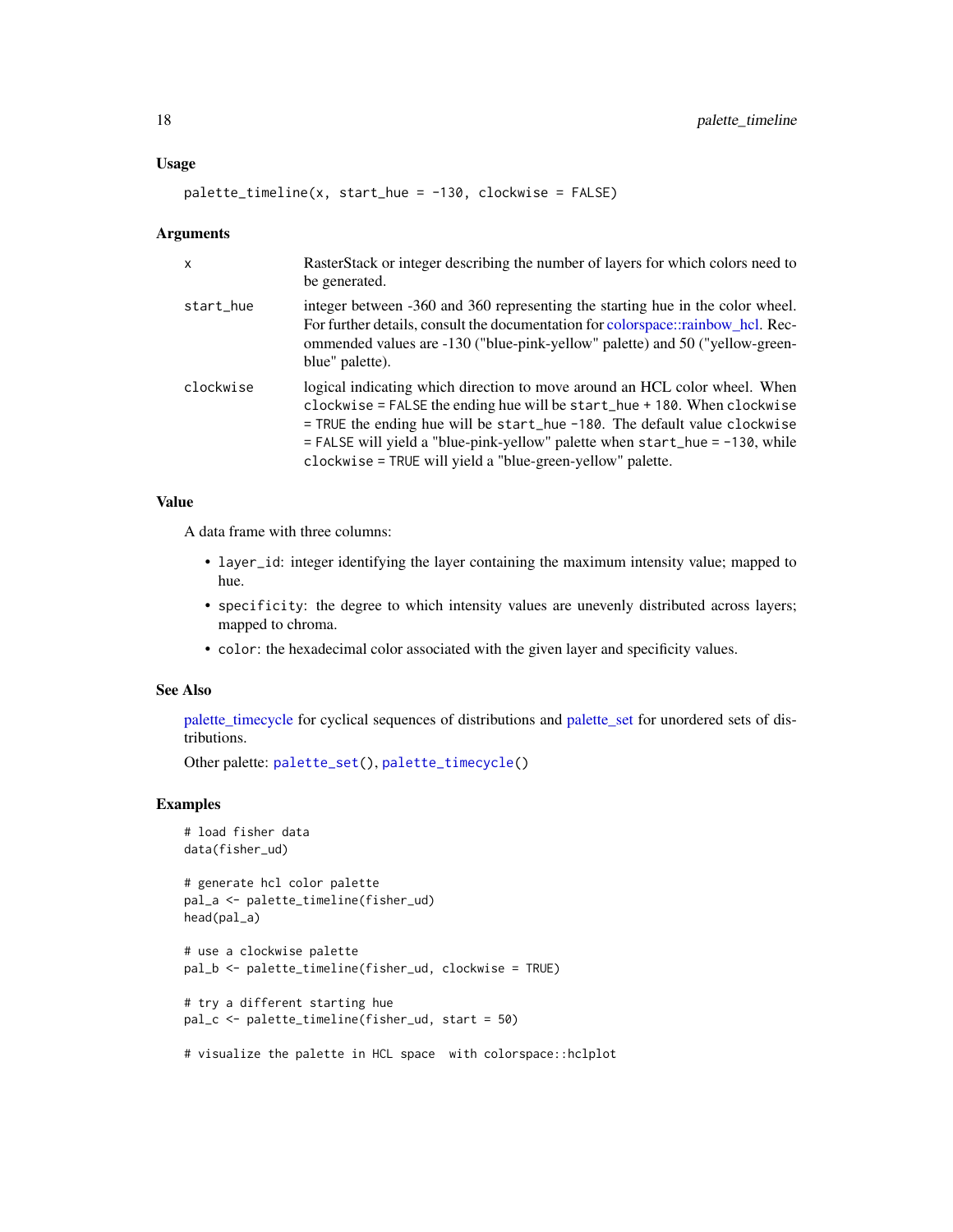palette\_timeline 19

library(colorspace) hclplot(pal\_a[pal\_a\$specificity == 100, ]\$color) hclplot(pal\_b[pal\_b\$specificity == 100, ]\$color) hclplot(pal\_c[pal\_c\$specificity == 100, ]\$color)